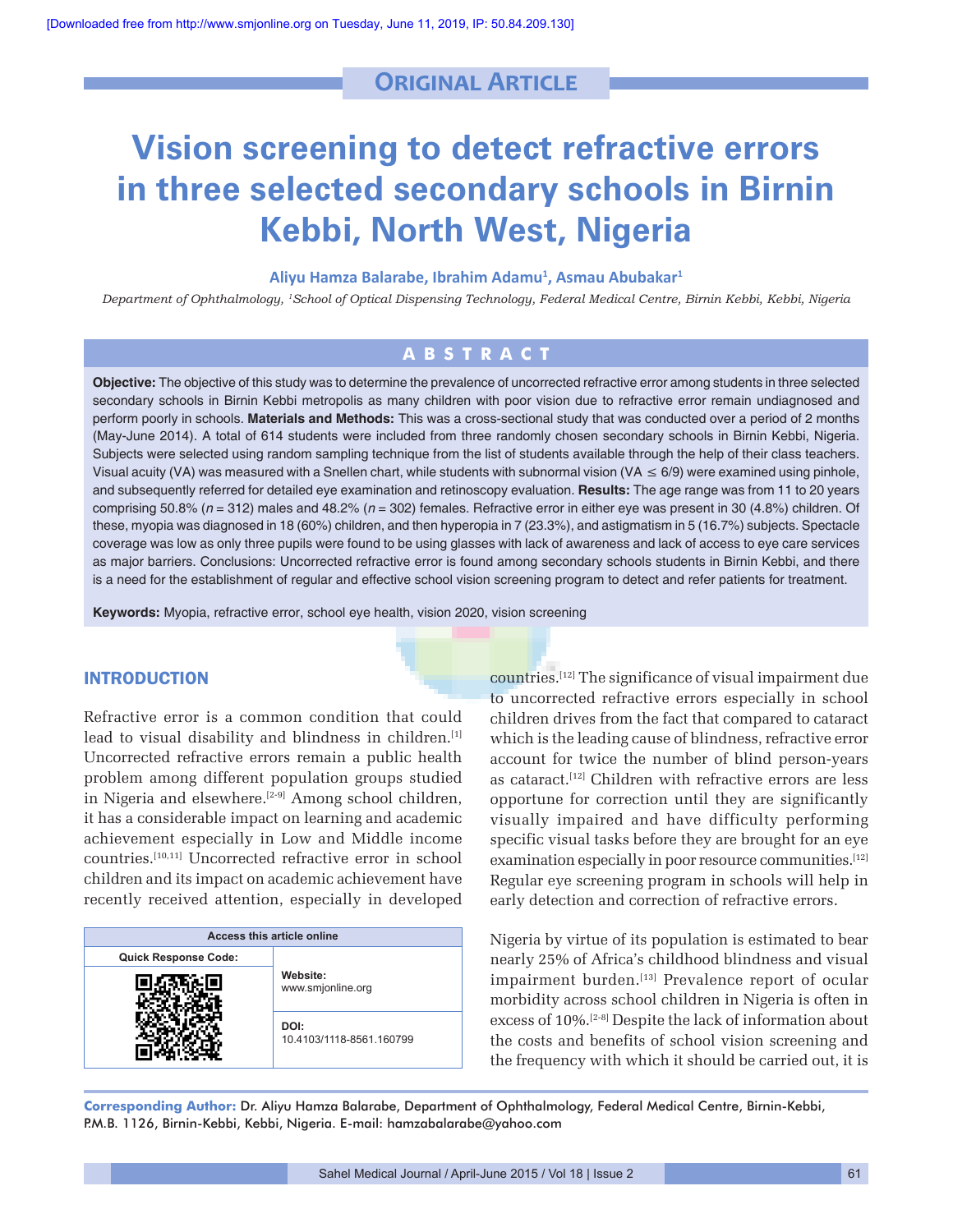important to screen children's vision regularly during school years.[13]

To the best knowledge of the authors, school vision screening has not been conducted previously within the study area, therefore, the aim of this research was to assess the prevalence of refractive errors among secondary school pupils in Birnin Kebbi metropolis. The specific objectives include determining the prevalence of uncorrected refractive errors among secondary school pupils within the study area; to determine the types of refractive error and to assess the reasons for the lack of treatment.

#### MATERIALS AND METHODS

This was a prospective cross‑sectional study that was conducted over a period of 2 months from May–June, 2014 in three randomly selected secondary schools in Birnin Kebbi, the capital of Kebbi State, Nigeria. The three schools were selected randomly from the list of all secondary schools in Birnin Kebbi. There are 25 registered secondary schools in Birnin Kebbi metropolis as obtained from the state ministry of education. Pupils in the three selected secondary schools that consented were enrolled in the study by simple random sampling technique from the list of pupils available to the researchers through the help of their class teachers. Pupils that refuse consent and those that were absent during the period of the study were excluded.

Sample size was determined using the formula: $[14]$ 

$$
N = \frac{Z^2pq}{d^2}
$$

where *N* is the minimum sample size, *Z*, 1.96 which corresponds to a 95% confidence level, *P*, the prevalence of 10% (0.1). This was based on a previous similar study conducted in Nigeria.<sup>[6]</sup>

*q* = 1− *P* = 0.9  $d =$  precision level set at 3%  $(0.03)$ 

$$
N = \frac{1.96^2 \times 0.1 \times 0.9}{0.03^2} = 576
$$

When adjusted for a probable nonresponse of 5%, this becomes 600. Hence, a minimum sample size of 600 pupils was determined.

Demographic details of all eligible participants were recorded on a proforma, and the visual acuity (VA) of study participants was measured by the authors. Distance VA was tested at a distance of 6 meters within the school premises under the shade in a well‑illuminated area using Snellens chart, pupils with  $VA < 6/6$  in either eye were re‑tested with a pinhole and if there is improvement a plus or minus lens was used subjectively to determine their refractive errors. All pupils with subnormal VA (≤6/9 in either eye and for those without improvement with pin hole) were referred to Federal Medical Center for detailed eye examination by Ophthalmologist and objective retinoscopy by the Optometrist. Those that had improvement with minus lenses were recorded as myopia while those that improved with plus lenses were recorded as hyperopia and those that had improvement with cylindrical lenses were recorded as astigmatism.

The study was approved by the Research Ethics Committee of the Federal Medical Centre, Birnin Kebbi. A letter was written to the State Ministry of Education (SME) explaining the purpose of the study and approval was obtained. Another letter was written to the Principal of each of the selected secondary schools to explain the purpose of the study, and this was facilitated by a communication from the SME. Individual consent was obtained from all the study participants.

Training and pilot survey were conducted prior to the study to ensure standardization and data quality. Data were entered into SPSS 15.0 (IBM Corp., NY, USA) and analyzed using simple frequencies. Categorical variables were compared using Chi‑square, *P* < 0.05% was considered as statistically significant.

#### RESULTS

A total of 614 pupils were examined comprising 200 pupils from two secondary schools and 214 from the third school. About 312 (50.8%) were males while 302 (49.2%) were females. The mean age of study participants was 15.5 years  $(\pm 2.12 \text{ standard deviation})$ with age range 11-20 years. The VA was 6/6 in the right eye and left eye of 587 pupils and 589 pupils respectively as indicated in Table 1. About 30 pupils had VA worse than 6/6 in either or both eyes. The VA was retested with pinhole and with correction as indicated in Table 2. The prevalence of refractive error was found to be 4.8% among the studied cohort. The prevalence of uncorrected refractive error was found to be 4.4% as only three students that needed glasses were found to be wearing spectacles. Myopia was found to be the most common refractive error in 18 (60%) of pupils with refractive errors and slightly more in female as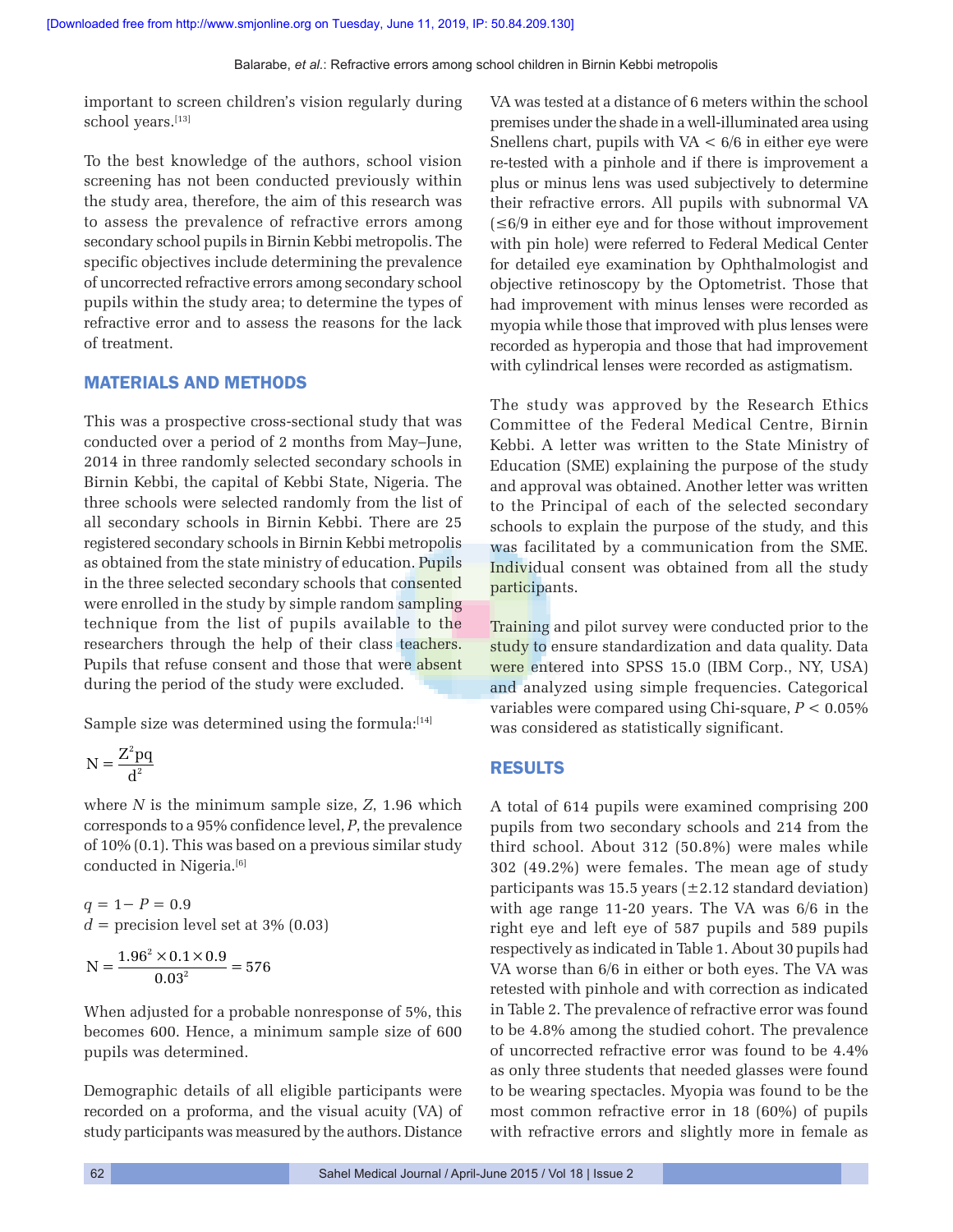detailed in Figure 1. Among 27 pupils with uncorrected refractive error, 14 (46.7%) reported the barrier to using glasses as not been aware of the error while 11 (36.7%) reported not taken to the Hospital as their major challenge, the result is depicted in Figure 2. The prevalence of amblyopia was found to be low at 0.16%.

#### **DISCUSSION**

The prevalence of refractive error in this study was lower than what was reported from other studies conducted in Nigeria,<sup>[3-7,15]</sup> this is largely because the other studies included other morbidities of the eye aside refractive errors. However, even in those studies refractive error was found to be the commonest cause of

| Table 1: Unaided visual acuity in the right and left eye of |                       |                      |  |
|-------------------------------------------------------------|-----------------------|----------------------|--|
| study participants                                          |                       |                      |  |
| <b>Visual acuity</b>                                        | Right eye, $n$ $(\%)$ | Left eye, $n$ $(\%)$ |  |
| 6/6                                                         | 587 (95.6)            | 585 (95.3)           |  |
| 6/9                                                         | 4(0.7)                | 4(0.7)               |  |
| 6/12                                                        | 15(2.4)               | 17(2.7)              |  |
| 6/18                                                        | 3(0.5)                | 3(0.5)               |  |
| 6/24                                                        | 2(0.3)                | 2(0.3)               |  |
| 6/60                                                        | 3(0.5)                | 3(0.5)               |  |
| Total                                                       | 614 (100.0)           | 616 (100.0)          |  |

**Table 2: Visual acuity in the right and left eye of study participants with pinhole and with correction**

| <b>Visual acuity</b> | Right eye, $n$ $(\%)$ | Left eye, $n$ $(\%)$ |
|----------------------|-----------------------|----------------------|
| With pinhole         |                       |                      |
| 6/6                  | 23 (76.7)             | 23 (76.7)            |
| 6/9                  | 6(20.0)               | 6(20.0)              |
| 6/24                 | 1(3.3)                | 1(3.3)               |
| Total                | 30 (100.0)            | 30 (100.0)           |
| With correction      |                       |                      |
| 6/6                  | 29 (96.7)             | 29 (96.7)            |
| 6/12                 | 1(3.3)                | 1(3.3)               |
| Total                | 30 (100.0)            | 30 (100.0)           |



**Figure 1:** Proportion of refractive errors based on sex of the study participants

ocular morbidity among school children.[2‑7] The finding of 4.8% prevalence of refractive error in this study is however similar to other studies reported in other parts of Africa.<sup>[16-18]</sup> The difference between the index study and other similar studies is that emphasis in the current study is on refractive error, which is considered a leading cause of treatable blindness in children in many part of the world, including Nigeria.<sup>[3-9]</sup>

Vision 2020; The Right to Sight, a global initiative launched by a coalition of the nongovernmental organization and the World Health Organization to eliminate avoidable visual impairment and blindness on a global scale included refractive errors as a priority disorder within the first phase of the program.[19] In order to make progress in developing countries there is a need to emphasize on school eye health program to detect and refer children with refractive errors to eye health facilities for treatment.

The prevalence of uncorrected refractive error of 4.4% as obtained in this study is well above the recommended minimum for regular school eye health program as vision screening is recommended in areas where prevalence of refractive errors exceeds 2%.[20] Vision screening can be performed by middle-level ophthalmic personnel to detect refractive errors through the measurement of VA and using pinhole to detect any improvement in vision. This technology is appropriate and simple to use in resource-limited setting such as our environment. School teachers are an invaluable addition to human resources needed in the global initiative of Right to Sight as they can assist in detecting pupils with visual disabilities to be brought to an ophthalmologist. Very few schools in Uganda and other parts of Africa ensure that children are screened for visual disorders before joining schools.<sup>[18]</sup> In the latest global estimate of visual impairment due to refractive error; 12.8 million children in the age groups 5-15 years were visually impaired from



**Figure 2:** Barriers to lack of treatment among the study participants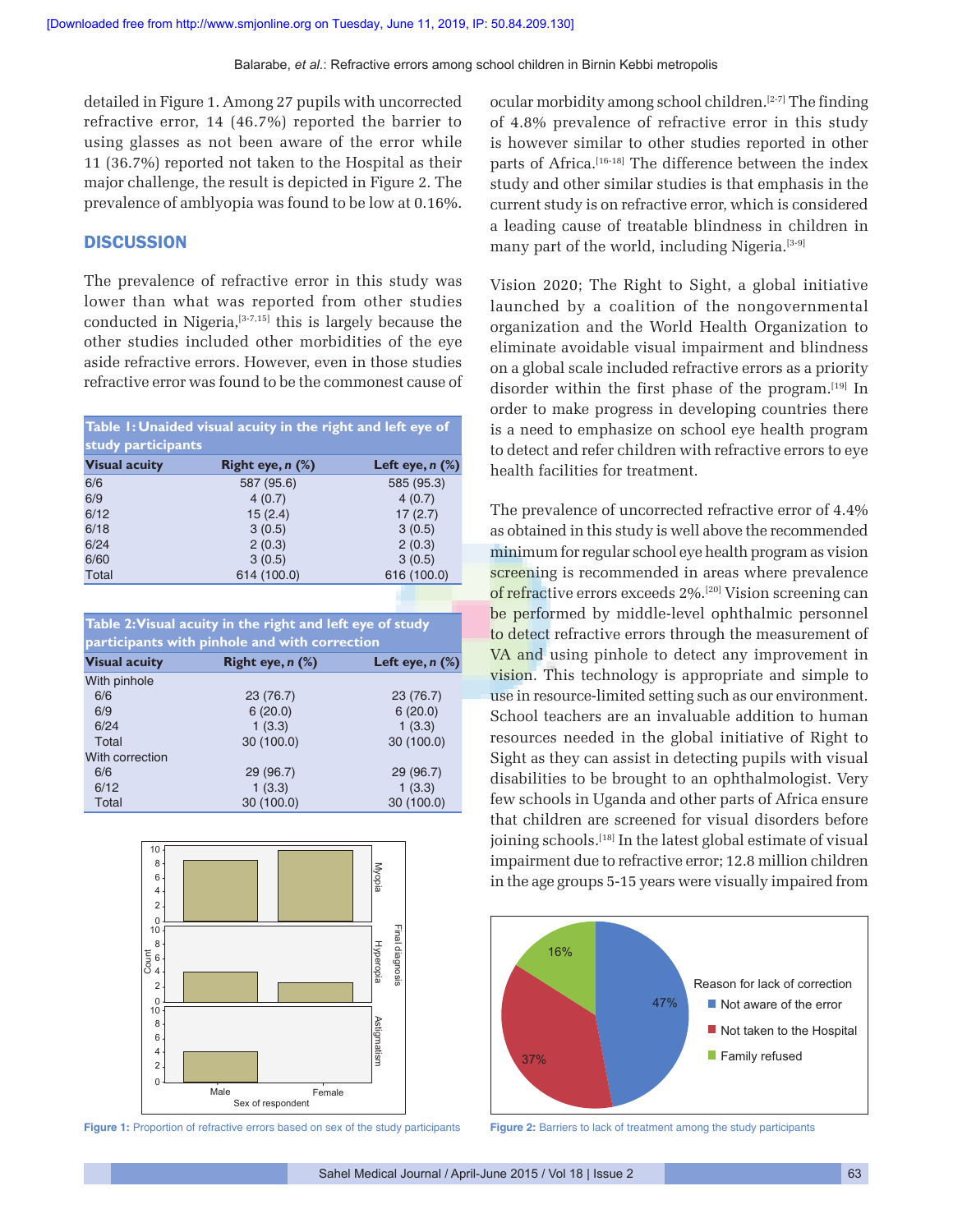uncorrected or inadequately corrected refractive error, and this represent a prevalence of  $0.96\%$  globally.<sup>[12]</sup>

Myopia was found to be the most common form of refractive error in this study (2.9%); this is similar to other studies in Nigeria and elsewhere.[15,21] Myopia in other studies was found to be more common in urban children than in their rural counterparts.[1,22,23] This may probably be related to increased use of the eyes for close work among urban school children than their rural counterparts as environmental factors had been documented to be risk factors for myopia. In this study, myopia was mainly low myopia and was commoner in females, but there was no statistically significant difference  $(P = 0.085)$ . Myopia is more common in younger ages, and significant number of children will improve with age. Hyperopia was found to have a prevalence of 1.1%, while astigmatism accounted for 0.8% among the studied cohort.

Majority of children were not using glasses mainly because they were not aware of the error or because they were not taken to eye facility for examination. Most of the children with uncorrected refractive error are asymptomatic, and hence screening helps in early detection and timely interventions. In countries with high attendance of children in schools, vision screening is recommended.

There are an estimated 500 million people mostly in developing countries including children that do not have access to the eye examination and affordable correction.[12] Many are not aware that there is a cure for their compromised vision or have no one to provide treatment or cannot afford the appliances they need for correction.[12] Early vision screening would, therefore, bring teachers, parents or caregivers attention to their children visual statuses.

The prevalence of amblyopia in this study was found to be very low at 0.16%, nevertheless its occurrence in school children point to poor access to eye care services since amblyopia requires urgent diagnosis and prompt and aggressive treatment if low vision and blindness are to be avoided in school‑aged children.

#### **CONCLUSION**

The findings from this study underscore the need for establishment of effective school eye health screening program and intensive health education campaign on the need for parents and teachers to bring school children to eye facilities routinely as part of preschool

entry requirement in other to detect and effectively treat this avoidable cause of visual impairment and blindness as envisaged in Vision 2020; the Right to Sight initiative.

#### ACKNOWLEDGMENTS

We appreciate the assistance rendered by the school teachers and other students of School of Optical Dispensing Technology during this study. We also appreciate the cooperation of the pupils for accepting to participate in the study. We thank the officials of State Ministry of Health and the Principals and teachers of the participating secondary schools for their support and co-operation.

# REFERENCES

- 1. Padhye AS, Khandekar R, Dharmadhikari S, Dole K, Gogate P, Deshpande M. Prevalence of uncorrected refractive error and other eye problems among urban and rural school children. Middle East Afr J Ophthalmol 2009;16:69‑74.
- 2. Faderin MA, Ajaiyeoba AI. Refractive errors in primary school children in Nigeria. Niger J Ophthalmol 2001;9:10-4.
- 3. Wedner S, Dineen B. Refractive errors. Trop Doct 2003;33:207‑9.
- 4. Abubakar S, Ajaiyeoba AI. Screening for eye disease in Nigerian school children. Niger J Ophthalmol 2001;9:6‑9.
- 5. Nwosu SN. Childhood eye diseases in Anambra State, Nigeria. Niger J Ophthalmol 1999;7:34‑8.
- 6. Nkanga DG, Dolin P. School vision screening programme in Enugu, Nigeria. Assessment of referral criteria for refractive error. Niger J Ophthalmol 1997;5:34‑40.
- 7. Chuka‑Okosa CM. Refractive error in a rural primary school. Niger J Surg Sci 2004;14:40‑3.
- 8. Murthy GV, Gupta SK, Ellwein LB, Muñoz SR, Pokharel GP, Sanga L, *et al*. Refractive error in children in an urban population in New Delhi. Invest Ophthalmol Vis Sci 2002;43:623‑31.
- 9. Dandona R, Dandona L, Srinivas M, Sahare P, Narsaiah S, Muñoz SR, *et al*. Refractive error in children in a rural population in India. Invest Ophthalmol Vis Sci 2002;43:615‑22.
- 10. Onua AA, Pedro‑Egbe CN, Babatunde S. Prevalence of refractive error in a rural Ogoni community in Southern Nigeria. Niger J Ophthalmol 2012;20:30‑2.
- 11. Dineen B, Gilbert CE, Rabiu M, Kyari F, Mahdi AM, Abubakar T, *et al*. The Nigerian national blindness and visual impairment survey: Rationale, objectives and detailed methodology. BMC Ophthalmol 2008;8:17.
- 12. Ovensi‑Ogbomo G, Assien R. Refractive errors in school children in Agona Swedru, Ghana. S Afr Optom 2010;69:82‑92.
- 13. Megbelayin OE, Asana EU. Visual impairment among school children-calabar vision screening survey in secondary schools. Internet J Ophthalmol 2010;10:18‑20.
- 14. Araoye MO. Research Methodology with Statistics for Health and Social Sciences. Saw‑Mill Ilorin: Nathadex Publishers; 2003. p. 117‑9.
- 15. Ayanniyi A, Mahmoud AO, Olatunji FO. Causes and prevalence of ocular morbidity among primary school children in Ilorin, Nigeria. Niger J Clin Pract 2010;13:248‑53.
- 16. Worku Y, Bayu S. Screening for ocular abnormalities and subnormal vision in school children of Butajira town, southern Ethiopia. Ethiop J Health Dev 2002;16:165‑71.
- 17. Wedner SH, Ross DA, Balira R, Kaji L, Foster A. Prevalence of eye diseases in primary school children in a rural area of Tanzania. Br J Ophthalmol 2000;84:1291‑7.